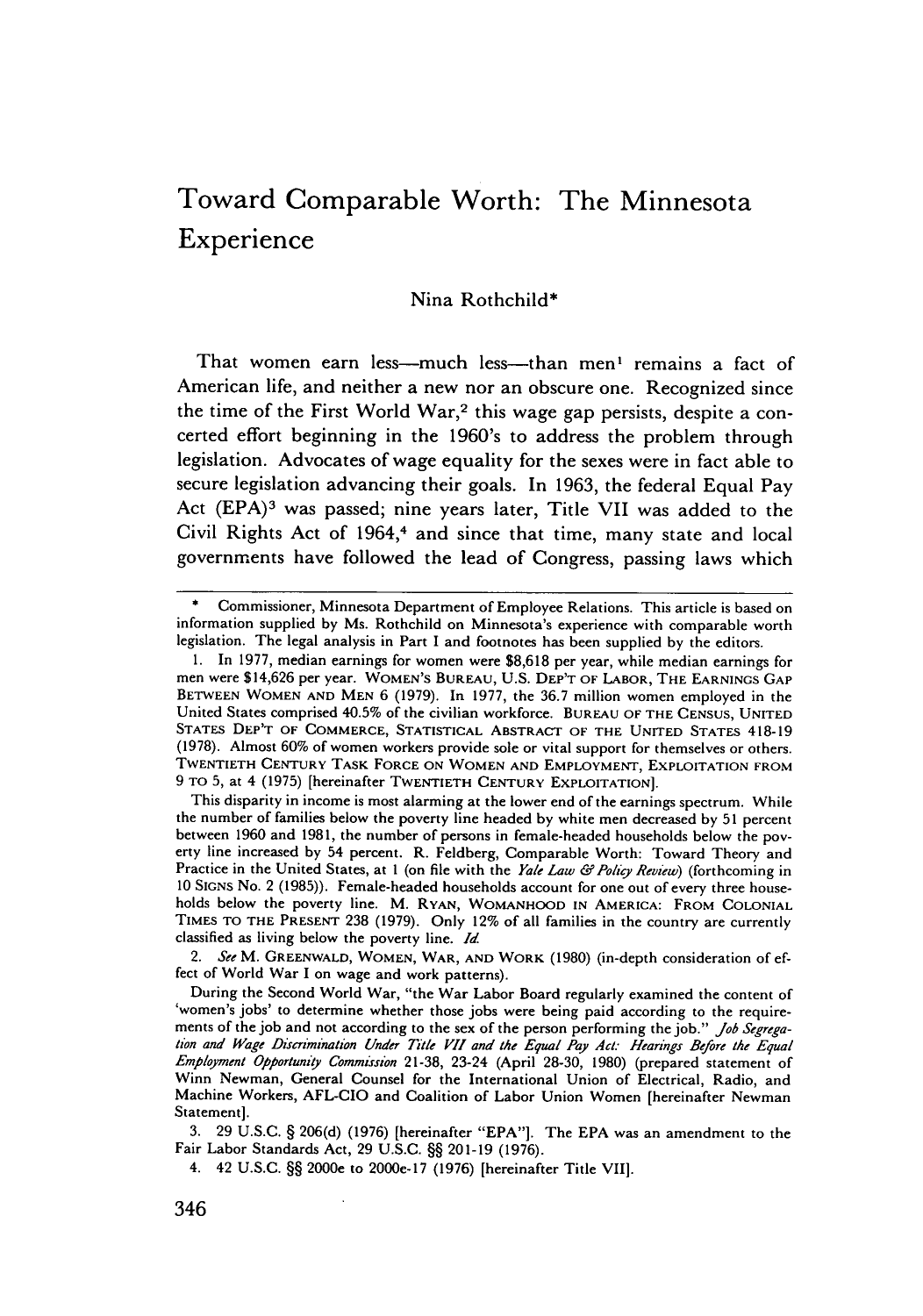targeted sex discrimination in employment. <sup>5</sup>

These initial enactments have not succeeded in bridging the wage gap.6 Understanding why means examining two ways of conceiving wage differentials, each with its own implications for remedying gender inequality.

Early legislation was secured because proponents limited their program to the notion of "equal pay for equal work": the prohibition of unequal pay scales for men and women doing the same  $job.^7$ . A job should pay the same, the theory goes, regardless of whether it is done by a woman or by a man. If a man and a woman hold the same job, they should—all other things being equal—receive equal pay.

But women and men in fact tend to hold different jobs, and the jobs men hold tend to pay more.<sup>8</sup> Segregation of the sexes in the workplace, however it is explained,<sup>9</sup> consigns women to lower-paying jobs. This is where the wage gap, in large measure, comes from. Because men and women generally do not do "equal work"-if equal is understood in terms of having identical jobs-the goal of "equal pay" is elusive.

There is, however, another way of formulating the wage differential, a way which cuts across job categories and which therefore addresses the problem's most important source. The idea of "comparable worth" understands different jobs in terms of a common standard: the value each

*<sup>5.</sup> See,* e.g., **A.** COOK, COMPARABLE WORTH: **THE PROBLEM AND STATES' APPROACHES** TO **WAGE** EQUITY (1983) (exhaustive list of states and municipalities that have passed comparable worth ordinances and statutes).

*<sup>6.</sup> See* Barrett, *Women in the Job Market.- Occupations, Earnings, and Career Opportunities,* in THE SUBTLE **REVOLUTION** 31 et seq. (Ralph E. Smith ed. 1980). *See also* TWENTIETH **CENTURY** EXPLOITATION, *supra* note 1, at 3. *Cf* M. Ryan, WOMANHOOD IN AMERICA: FROM COLO-NIAL TIMES TO THE PRESENT (1979).

<sup>7.</sup> Gitt & Gelb, *Beyond the Equal Pay Act: Expanding Wage Differential Protections Under Title VII,* 8 Loy. **U.** CHI. L.J. 723, 741-742 (1977).

<sup>8.</sup> Reagan, *De Facto Job Segregation,* in WOMEN **IN** THE **U.S.** LABOR FORCE 90, 93-95 (A. Cahn ed. 1979) (women are crowded into occupations classified as "women's jobs"--secretary, teacher, etc.). *See also* F. BLAU, **EQUAL PAY IN** THE OFFICE **100** (1977) (stating that for occupational representation to become equal between the sexes, two-thirds of the male and female labor force would have to change jobs). *Cf* L. HOWE, PINK COLLAR WORKERS: INSIDE THE WORLD **OF WOMEN'S** WORK 20 (1977) (excellent listing of female-dominated occupations and percentage of women in each such occupation).

<sup>9.</sup> Several explanations for sex-based wage disparities have been proferred, some of which are mutually exclusive. One prominent view is that women are crowded into a small number of low-paying jobs so that many women compete for each job; wages are low as a result of the artificially high level of competition. *See* COOK, *supra* note **5,** at 11. See *also* Reagan, *supra* note 8, at 95. Another explanation for job segregation is that women have not been well represented by their unions. See TWENTIETH **CENTURY** EXPLOITATION, *supra* note **1,** at 120. *Cf* A. FARRIS, **INDICATORS OF TRENDS IN** THE **STATUS** OF AMERICAN WOMEN 177 (1971). The market perspective, however, dismisses job segregation as an effect, rather than a cause, of wage disparities. From this perspective, neutral mechanisms determine the level of pay in "women's jobs," just as they do for all jobs. See G. Crystal, *Comparable Worth*.<sup>2</sup>, Wall St. J., Nov. 5, 1978, at 30, col. 4.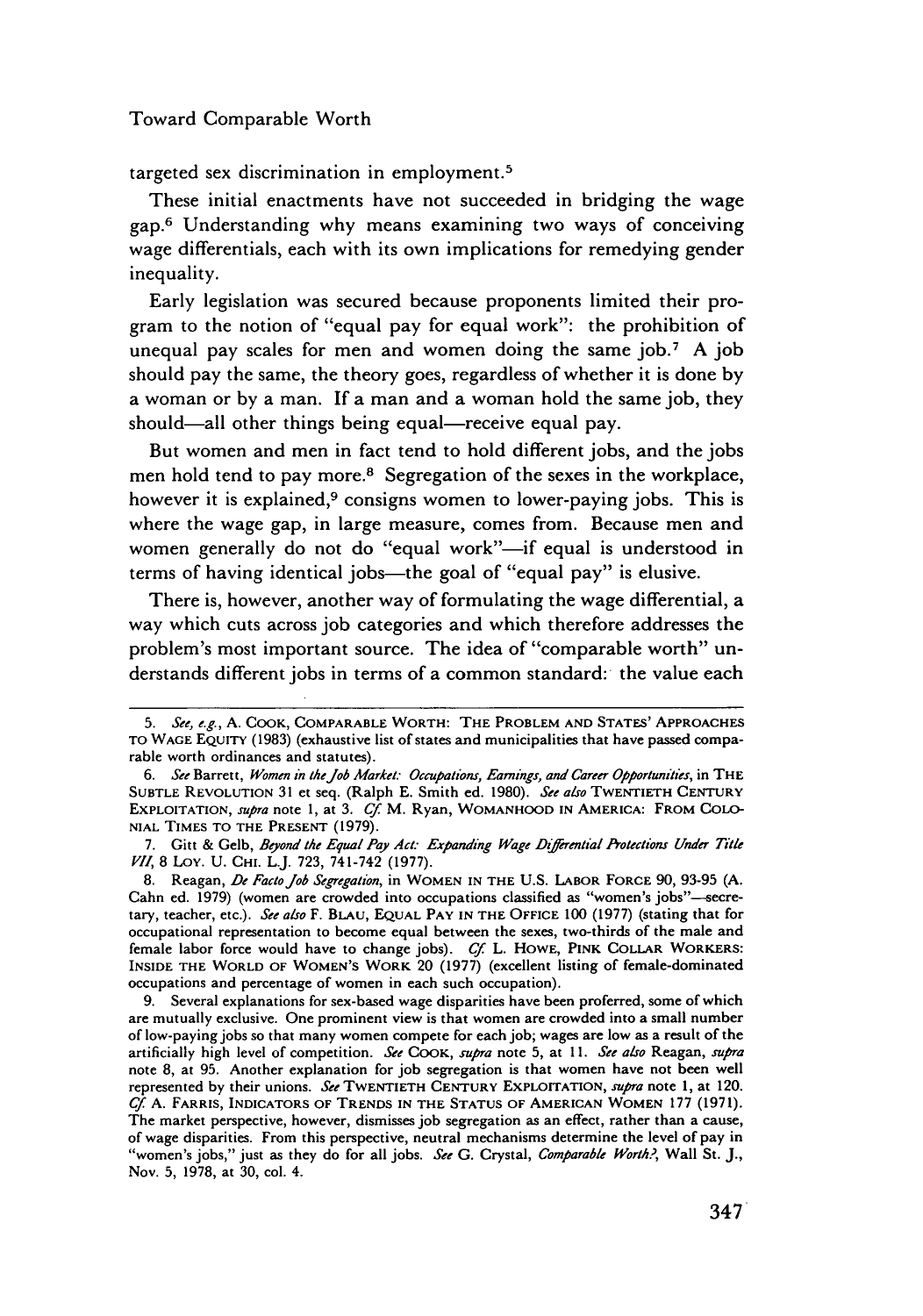contributes to an employer's enterprise.<sup>10</sup> This value becomes the measure for wage equality: If two jobs are of comparable worth, then those who do them should be paid the same. In this way, the obstacles to wage equality posed by sex segregation are overcome.

A thorough-going commitment to wage equality, then, means calling for a regime of comparable worth. Such a regime is necessary if women are to achieve real progress in the workplace. But implementing comparable worth may be as difficult as its consequences would be far-reaching. First, the notion itself is open to a variety of criticisms going to both its coherence as an idea and its wisdom as social policy,<sup>11</sup> even if gender equality is a prime value.<sup>12</sup> Second, the practical political and institutional roadblocks in the way of comparable worth cannot be wished away.

This latter sort of concern is the subject of this Commentary, which leaves the case for comparable worth-it is a strong one-for others to make.<sup>13</sup> Rather, this discussion will focus on the question: how might such a regime be implemented? Advocates have pursued two major approaches: litigation under existing federal statutes, none explicitly establishing the ideal of comparable worth, and the passage of state comparable worth legislation. The Commentary examines both strategies, and locates the need for legislation in the clearly limited success of litigation. The nature of state legislative action as a means of implementing comparable worth is analyzed by way of a case study: the Minnesota experience suggests one context in which advocates of wage equality may succeed. The roads to a regime of comparable worth may, of course, be many. Which are the most certain and most direct is surely worth asking about.

## *I. Federal Litgation." The Long and Uncertain Path to Comparable Worth*

Can litigation under existing federal statutes help bring about a regime of comparable worth? Neither the EPA nor Title VII explicitly

<sup>10.</sup> *See* COOK, *supra* note 5, at 4-6; Gasaway, *Comparable Worth: A Post-Gunther Overview, 69* GEO. L. REV. 1123, 1123 n.6 (1981).

*<sup>11.</sup> See, e.g.,* P. Cox, *Equal Work, Comparable Worth, and Disparate Treatment.- An Argument for Narrowly Construing County of Washington* v. Gunther, 22 DuQ. L. REv. 65 (1983); G. Crystal, *supra* note 9; L. Smith, The EEOC's Bold Foray into Job Evaluation, **FORTUNE,** Sept. 11, 1978, at 58 (trying to compare jobs is like trying to compare "apples and oranges," and wages should thus be determined by the market). Cf Conway, Men vs. Women, FORBES, May 11, 1981, at 10.

*<sup>12.</sup> See* Nelson, Opton & Wilson, *Wage Dticrimination and the* "Comparable *Worth"* Theoy *in Perspective,* 13 U. MICH. J.L. REFORM 231, 295-296 (arguing that adoption of comparable worth would stymie job integration by reducing incentives for women to enter into traditionally male fields).

<sup>13.</sup> *See* Gitt & Gelb, *supra* note 7; Gasaway, *supra* note 10. *See also* COOK, *supra* note 5.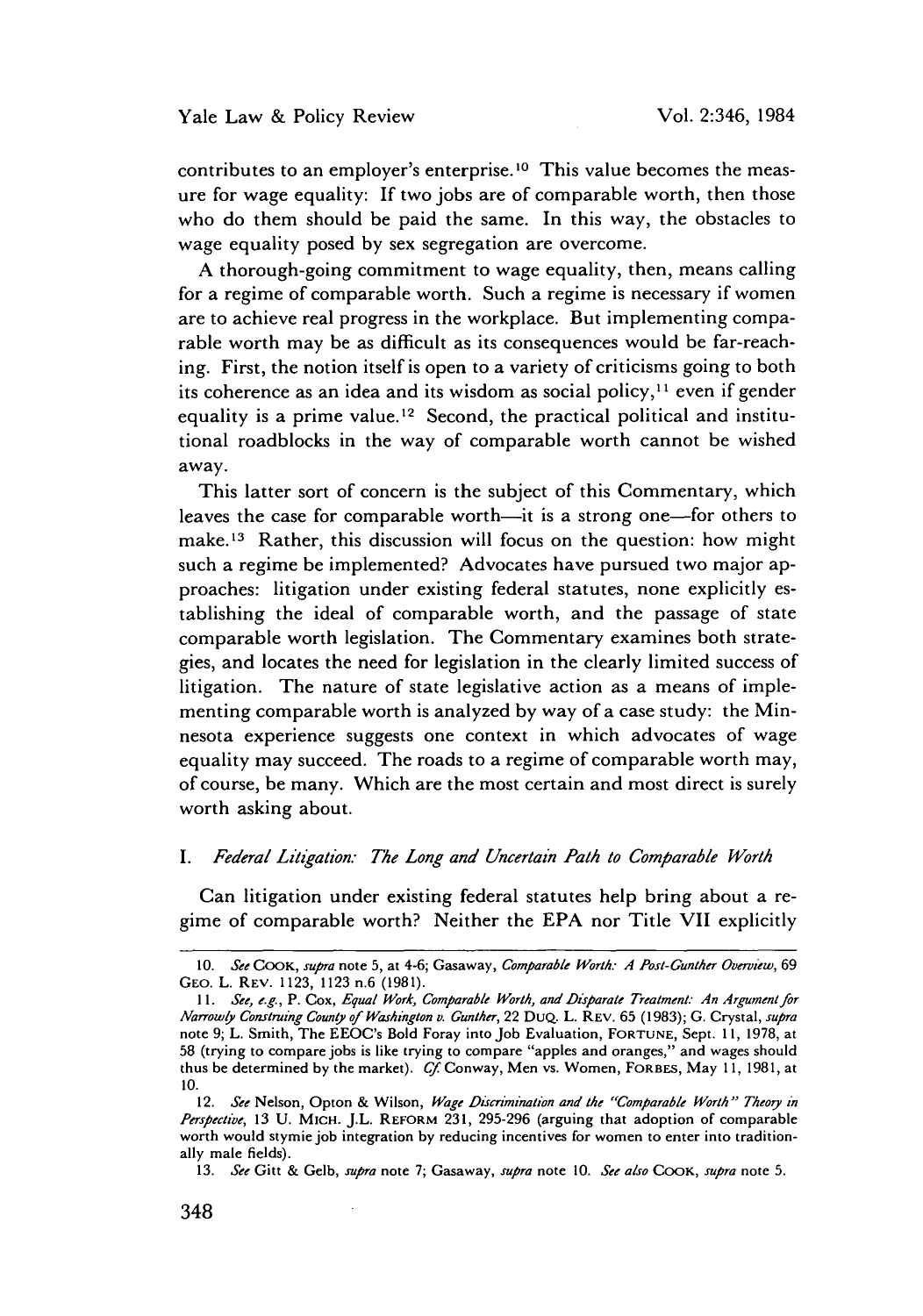incorporates the notion of comparable worth. Judicial interpretation of the EPA, moreover, seems to have closed off the Act as an avenue for wage equality advocates. Title VII, in contrast, seems to be neither a dead end, nor a short cut to comparable worth. The discussion of federal litigation in this section, then, leads to an examination of a more direct route: state legislation.

Despite the importance of the EPA in the struggle against sex discrimination in employment, its value ends when that struggle is understood and pursued in terms of comparable worth. 14 The EPA enacts the notion of "equal pay for equal work." By its terms, a private employer subject to the Act may not pay women less then men who work in the same or substantially similar jobs.<sup>15</sup> The limited reach of this approach has already been shown, and the courts, perhaps predictably, have consistently declined to extend the coverage of the EPA to situations in which cross-job comparisons would be required to address the wage differential. The claim that different jobs of comparable worth must be compensated equally is not cognizable under the EPA.<sup>16</sup>

Advocates of comparable worth have had greater success under Title VII, which makes sex-based discrimination in employment illegal. The value of Title VII litigation has to date been premised on two things: 1) a particular understanding of the legal relationship between Title VII and the EPA which preserves the possibility of valid comparable worth arguments; and 2) factual situations which clearly set the stage for judi-

26 U.S.C. § 206(d)(1) (1976) (emphasis in original).

<sup>14.</sup> *See* Gitt & Gelb, *supra* note 7.

<sup>15.</sup> EPA, 29 U.S.C. § 206(d) (1976). The EPA provides:

No employer having employees subject to any provisions of this section shall discriminate, within any establishment in which such employees are employed, between employees on the basis of sex by paying wages to employees in such establishment at a rate less than the rate at which he pays wages to employees of the opposite sex in such establishment for equal work on jobs the performance of which requires equal skill, effort, and responsibility, and which are performed under similar working conditions, except where such payment is made pursuant to (i) a seniority system; (ii) a merit system; (iii) a system which measures earnings by quantity or quality of production; or (iv) a differential based on any other factor other than sex: *Arovided,* That an employer who is paying a wage rate differential in violation of this subsection shall not, in order to comply with the provisions of this subsection, reduce the wage rate of any employee.

<sup>16.</sup> Substantial similarity between types of work is the standard in every federal circuit that has addressed the issue. *See, e.g.,* Thompson v. Sawyer, 678 F.2d 257, 272 (D.C. Cir. 1982); Odomes v. Nucare, Inc., 653 F.2d 246, 250 (6th Cir. 1981); Equal Employment Opportunity Commission v. Kenosha Unified School District No. 1, 620 F.2d 1220, 1225 (7th Cir. 1980); Hodgson v. Corning Glass Works, 474 F.2d 226, 234 (2d Cir. 1973); Schultz v. Wheaton Glass Co., 421 F.2d 259, 265 (3d Cir.), *cert. denied,* 398 U.S. 905 (1970). *See also* Gerlach v. Michigan Bell Tel. Co., 501 F. Supp. 1300, 1308-12 (E.D. Mich. 1980) (excellent analysis of legislative history behind EPA, leading court to conclude that Congress rejected comparable worth); Ross and McDermott, *The Equal Pay Act of 1963.* **A** Decade *of Enforcement,* 16 B.C. INDUS. & COM. L. REV. 1, 23 (1974).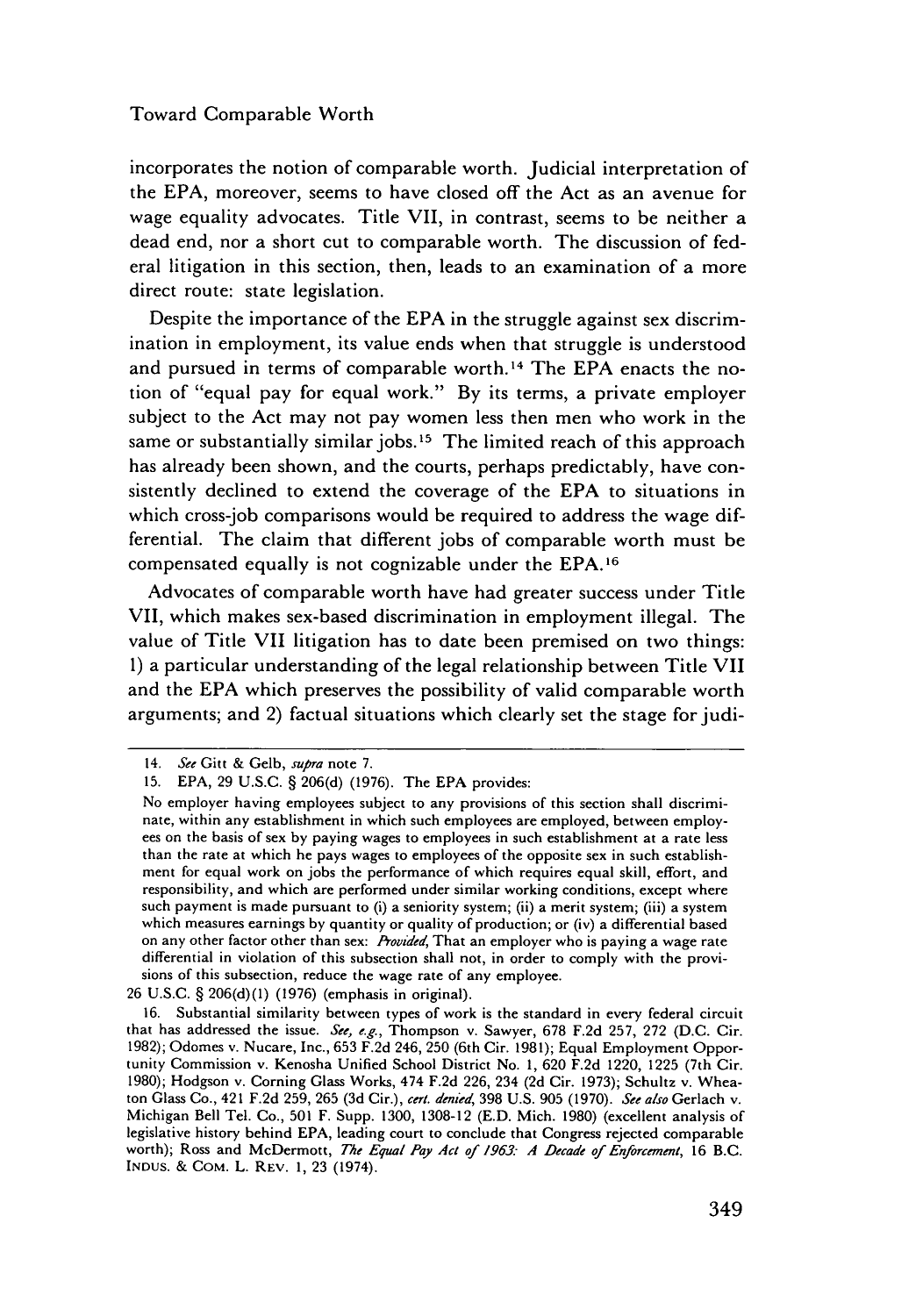cial implementation of a comparable worth scheme. This situation suggests that Title VII litigation is far from a sure way to a regime of comparable worth, despite its admitted achievements.

If Title VII is to be of use to comparable worth proponents, it must transcend the limitations of the EPA just discussed. It must, in other words, be understood as something more than another enactment of the equal pay for equal work standard.<sup>17</sup> In fact, an undesirable and narrow reading of Title VII is a real possibility-and thus a real threat to the implementation of comparable worth.

Such a reading has its origins in the ambiguous Bennett Amendment 18 to Title VII, which can be interpreted merely as making available to an employer the affirmative defenses enjoyed under the EPA or, more ominously, as incorporating the entire EPA into Title VII.

The full incorporation theory held sway in some federal circuits<sup>19</sup> until 1981, when the Supreme Court decided *County of Washington v. Gunther.20* By holding that the Bennett Amendment incorporated the EPA's affirmative defenses and not its equal work standard, the Court left open the possibility that more ambitious theories of sex-based wage discrimination could be advanced through Title VII litigation. But the Court made certain to point out that its holding did not turn on the "controversial concept of 'comparable worth.' **"21** Title VII, like the EPA, allowed an affirmative defense asserting that the challenged wage differential was based on "any factor other than sex"<sup>22</sup>-market conditions, for example-and the Court expressly declined to decide "how sex-based wage discrimination litigation under Title VII should be structured to accommodate" that defense.<sup>23</sup>

What *Gunther* means for the future of comparable worth cannot be understood without a grasp of the facts of the case. The situation at issue in *Gunther* has come to represent the typical fact pattern in successful Title VII comparable worth litigation-and thus defines the boundaries of the litigative strategy. The decisive fact in *Gunther* and in those *post-Gunther* cases implementing comparable worth is the existence, *before*

*<sup>17.</sup>* See Gitt & Gelb, *supra* note 7.

<sup>18.</sup> The amendment reads:

It shall not be an unlawful employment practice under this subchapter for any employer to differentiate upon the basis of sex in determining the amount of wages or compensation paid or to be paid to employees of such employer if such differentiation is authorized by the provisions of section 206(d) of title 29 [i.e., the EPA].

<sup>42</sup> U.S.C. § 2000e-2(h) (1976).

<sup>19.</sup> See Gasaway, supra note 10, at 1138.

<sup>20. 452</sup> U.S. 161 (1981).

<sup>21. 452</sup> U.S. at 166.

<sup>22. 29</sup> U.S.C. 206(d)(1)(iv) (1976).

<sup>23. 452</sup> U.S. at 171.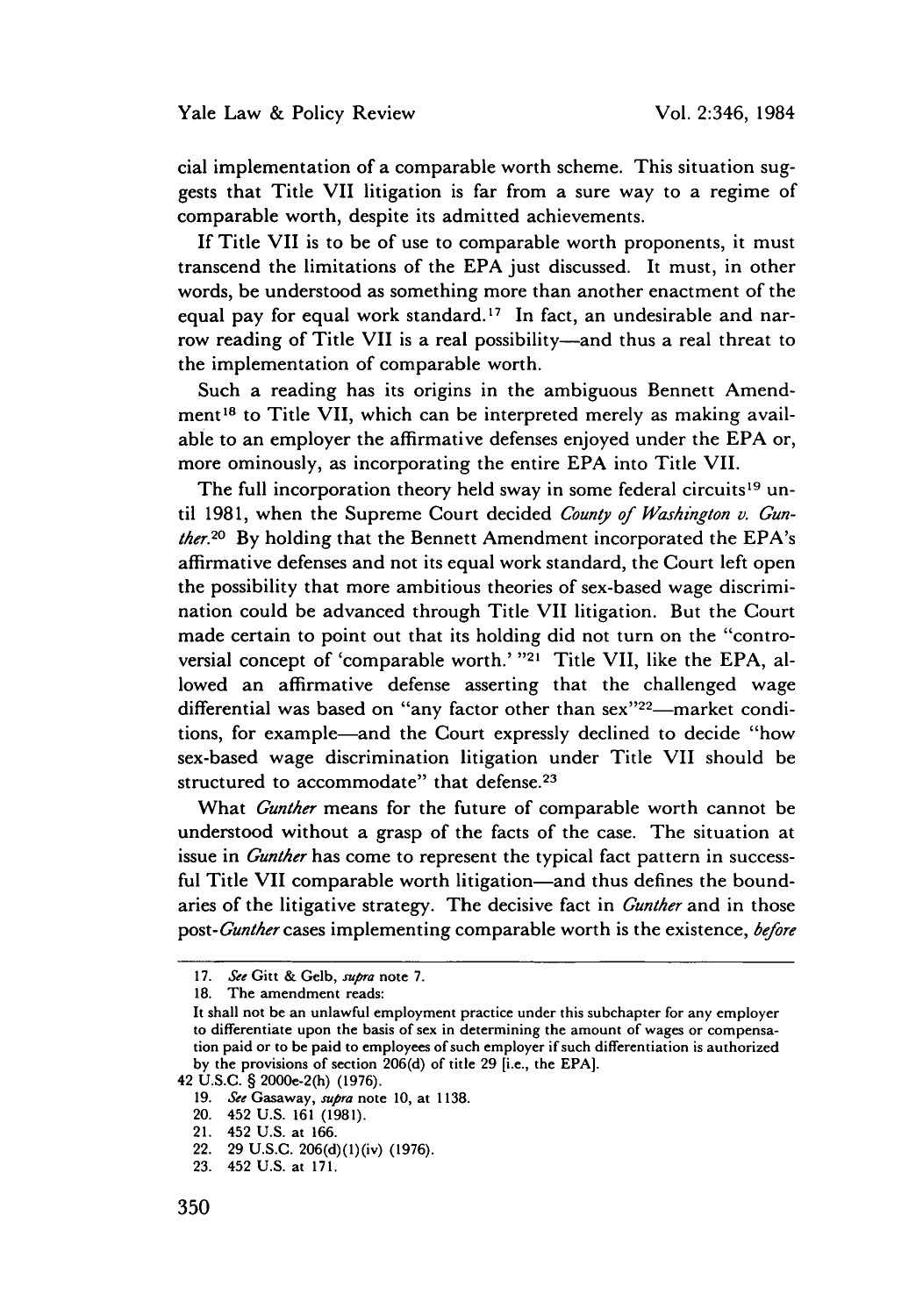*h'tgation,* of a comparable worth study. Where such a study exists and where it has deliberately been left unimplemented, the courts are willing to make a finding under Title VII of intentional discrimination. But they are not willing to, in the words of the *Gunther* court, "make [their] own subjective assessment of the value of male and female . . . jobs, or to attempt **. . .** to quantify the effect of sex discrimination on **. .** . wage rates. "24

*Gunther* involved a suit by female jail guards, who were paid less for work that was significantly different from that of their male counterparts. After analyzing the value of the two jobs, the employer determined that women guards should accordingly be paid 95% of the male wage-and then proceeded to pay them only 70% of that figure. The employer's assessment was used by the Supreme Court as the basis for a finding of discrimination. <sup>25</sup>

If an employer has made a comparable worth study, the courts expect him to follow its dictates-this is the lesson of several *post-Gunther* Title VII cases. The University of Houston, for example, was held to have discriminated against its women faculty members, who invoked a pay plan formulated by the university which recommended minimum salaries based on the value of the positions.<sup>26</sup> Based on the university's evaluation, twenty-one of the sixty-eight employees covered by the plan were being underpaid. Eighteen of the twenty-one were women, and they prevailed in their subsequent Title VII suit. Female employees of the State of Washington were similarly successful. 27 At the state's request, a consulting firm had developed a comparable worth compensation system. Finding that Washington "did not pay, and has not paid, predominantly female jobs the full evaluated worth . . . *estabh'shed by the State's own job evaluation studies,"* the court ordered compensation in accordance with the existing system.<sup>28</sup>

The court stressed that the comparable worth system ordered implemented was not of judicial initiation.<sup>29</sup> This is in keeping with the pattern of comparable worth litigation after *Gunther:* federal courts continue to reject wage discrimination claims which would require the

<sup>24. 452</sup> U.S. at 181.

<sup>25.</sup> Gunther v. County of Washington, 452 U.S. 161, 181-82 (1981).

<sup>26.</sup> Wilkins v. University of Houston, 654 F.2d 388, 405-407 (5th Cir. 1981), *vacated on other* grounds, 459 U.S. 809 (1982).

<sup>27.</sup> American Federation of State, County, and Municipal Employees v. State of Washington, 33 Empl. Prac. Dec. 1 33, 976 (W.D. Wash., 1983). See also Connecticut State Employees' Association v. State of Connecticut, 31 Empl. Prac. Dec.  $\int$  33,528 (D. Conn. 1983).

<sup>28. 33</sup> Empl. Prac. Dec. 1 33,976, at 31,625 (emphasis added). It has been estimated that the cost of this back pay could approach \$400 million. J. Lamar, A Worthy But *Knotty Question,* Time, Feb. 6, 1984, at 30.

<sup>29. 33</sup> Emp. Prac. Dec. 1 33,976, at 31,625.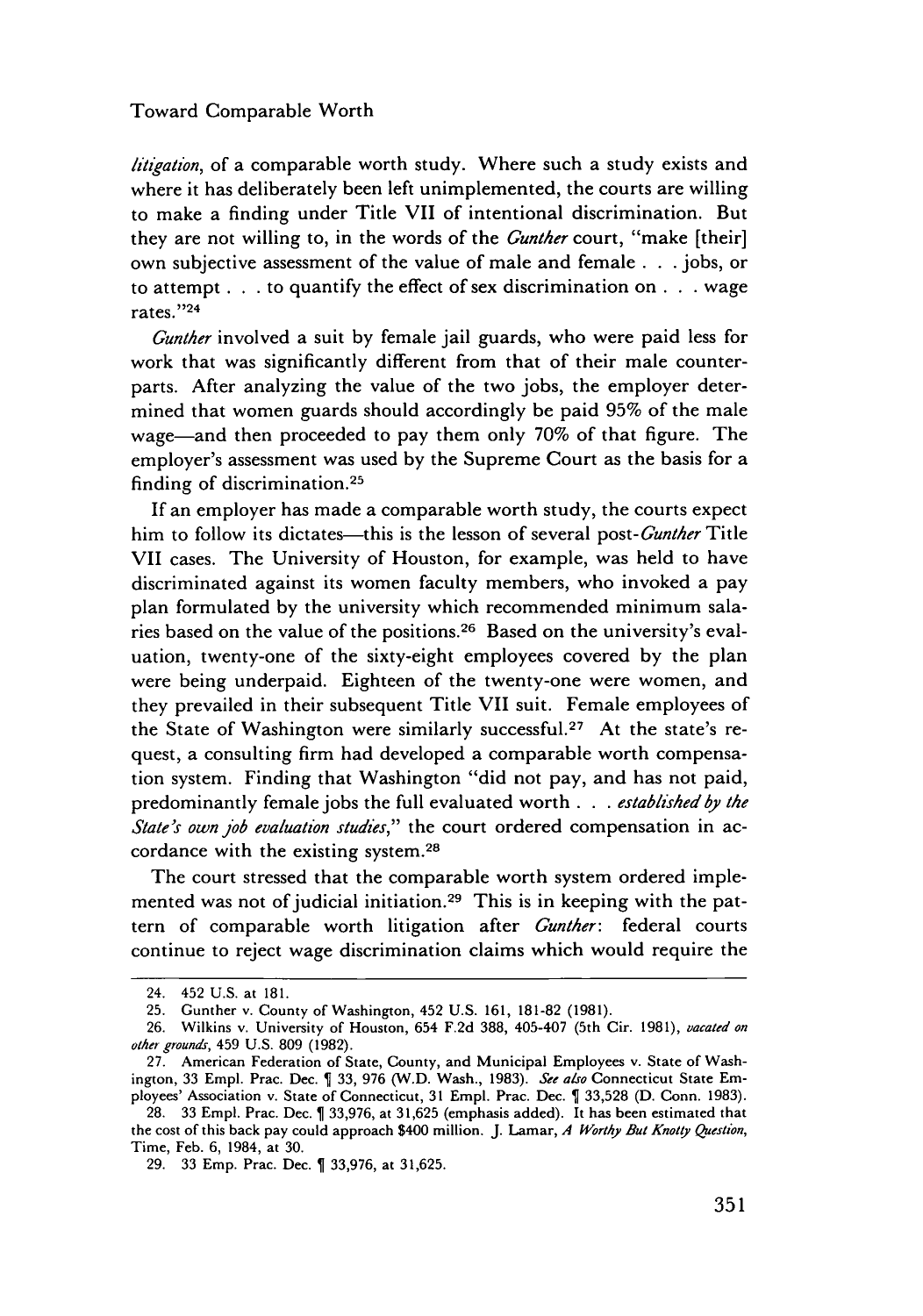court to make its own assessment of job-value.<sup>30</sup> Title VII litigation, then, can take advocates of comparable worth only so far. Or rather, only if initial steps toward a comparable worth regime have already been taken, i.e., only if a comparative valuation study for a given workplace is in place, can such litigation advance their ends.

*Gunther* and its progeny have in some sense made the implementation of comparable worth through litigation an all-or-nothing proposition. An employer who takes no steps towards a comparable worth compensation system will not be saddled with such a scheme by the courts. But his adoption of a preliminary comparable worth study, given the disposition of the courts, seems to commit the employer to the (eventual) implementation of a comparable worth regime. This situation amounts to an argument for *legislative* strategies, which the Commentary now examines.

# II. *Comparable Worth All at Once.: State Legislation*

Because it cannot in and of itself bring about a comparable worth regime, litigation under Title VII represents, at best, a roundabout way to that goal. Legislation, in contrast, gets one there directly. Its advantages have not been ignored by supporters of comparable worth, who have generally directed their energies toward implementing comparable worth in the public sector. The experience of the State of Minnesota in addressing wage inequality within its workforce serves as an example, and, I hope, allows proponents to draw some lessons useful to their own efforts.

#### *A. Legislating Comparable Worth for the Pubhc Sector*

Although sex-based wage discrimination is at work throughout the American economy, the public sector is in many ways the most promising place to begin its dismantling. If government is thought of as a model, or at least potentially model, employer, then it follows that it should serve as an example to the private sector in matters of wage equality. But focusing on the wage practices of state governments also follows from both an awareness of practical political considerations and from an economic hypothesis. The costs of restructuring compensation systems $31$  to make up for pervasive undervaluation, the thinking goes,

<sup>30.</sup> See, e.g., Plemer v. Parsons-Gilbane, 713 F.2d 1127, 1133-34 (5th Cir. 1983); Power v. Barry County, 539 F. Supp. 721, 726-27 (W.D. Mich. 1982).

<sup>31.</sup> See Lamar, supra note 28 (citing Hay Associates employee speculating that full implementation of comparable worth nationwide could cost up to \$320 billion annually). But  $cf.$ **MINNESOTA** TASK FORCE **ON** PAY EQUITY, COUNCIL ON THE ECONOMIC STATUS OF WO-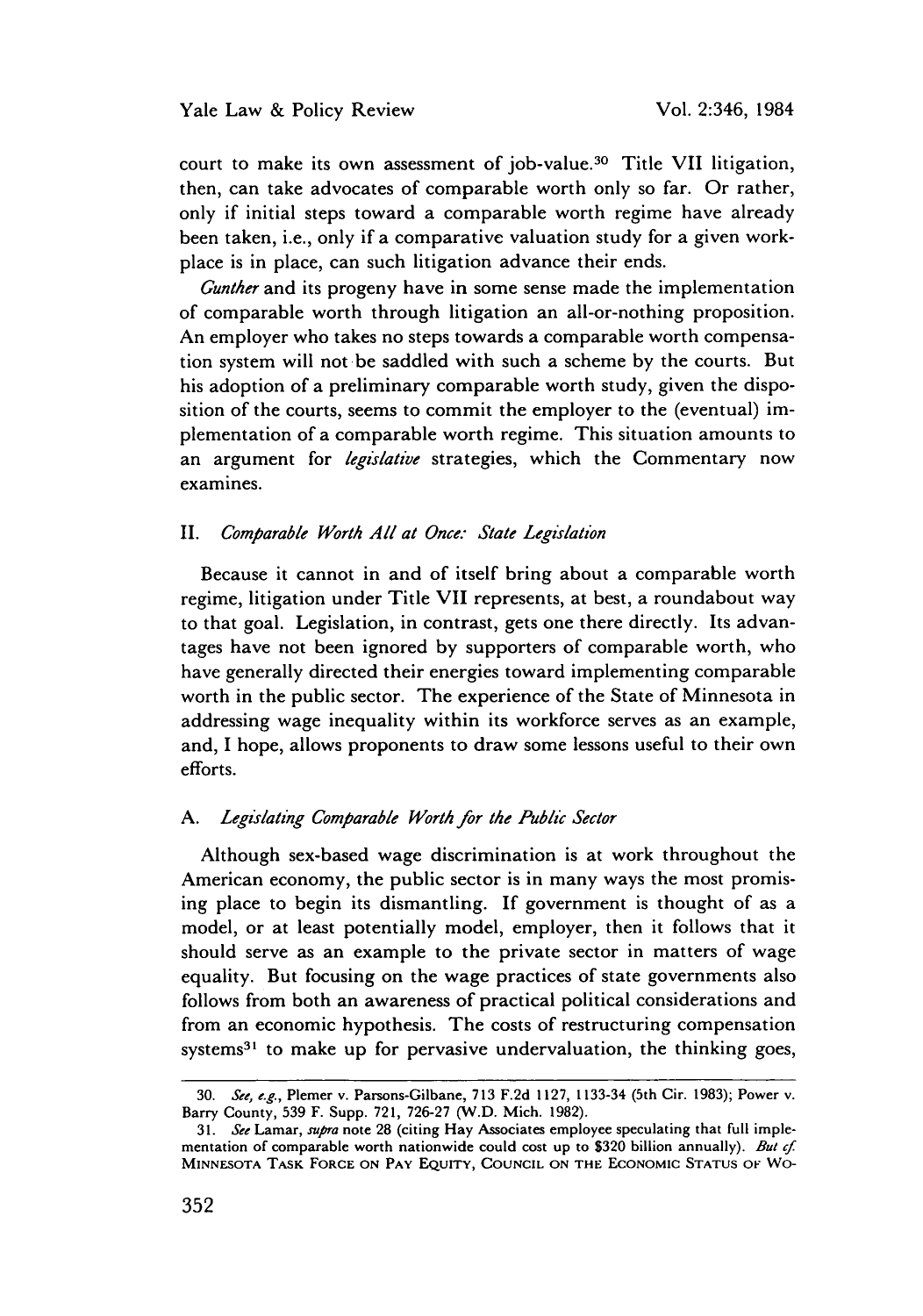are less objectionable if they are made to fall on the state and not on private employers. On such a view, targeting the public sector is at least partially dictated by political necessity. But this strategy may in fact have its own inherent value: because states are major employers in several job categories, such as secretarial and clerical positions, public sector comparable worth legislation may in fact raise the market wage for female-dominated jobs. <sup>32</sup>

Public sector comparable worth legislation is now in place in several states and is pending in many others.<sup>33</sup> Minnesota's experience in the area dates back to 1976, but it was another six years before the Minnesota legislature committed the state government to establishing "equitable compensation relationships," defined in terms of comparable worth, "between female-dominated, male-dominated, and balanced classes of employees in the executive branch," and provided a procedure for making comparability adjustments to existing payscales. 34 Today, a pending bill would extend the law's coverage to municipal employees.<sup>35</sup>

## *B. The Evolution of the Mnesota Comparable Worth Statute*

The Minnesota statute has its origins in a series of reports on pay levels for women in state government. These reports documented the wage gap between male and female state employees, recommended a method for evaluating state job classifications, and ultimately persuaded the legislature to act. A favorable political climate enabled Minnesota

**MEN** 29 (1982) [hereinafter MINNESOTA TASK FORCE] (estimating maximum cost of pay equity in Minnesota at \$40 million, and calling for a phased-in program over several years).

<sup>32.</sup> Testimony before the Minnesota legislature in support of that state's comparable worth law bears this out:

The State of Minnesota is the largest single employer in the State; therefore, what we do will significantly impact other employers in both local public jurisdictions and the private sector. Indeed, there are some job classifications where the state is the dominant employer; we are the market.

Comparable Worth Bill: Hearings in Minnesota Senate on H.F. 2005, March 20, 1982 (statement of B. Sundquist, Commissioner of Employee Relations) (emphasis added). See also COOK, supra note 5, at 25.

<sup>33.</sup> Cook provides a detailed discussion of states with comparable worth-oriented laws calling for public sector wage pattern studies. COOK, supra note 5, at 32-69. Cook also provides an excellent capsule summary of the comparable worth laws passed by each state. Id. at 70-84.

<sup>34.</sup> Minn. Stat. Ann. §§ 43A.01, 43A.02, 43A.05, 43A. 18 (West Supp. 1984). The statute goes on to define "female-dominated" and "balanced" job classes as well as the procedure for comparability adjustments. Minn. Stat. Ann. §§ 43A.02, 43A.05 (West Supp. 1984). The statute applies only to the executive branch of Minnesota's state government, but 32,000 of Minnesota's workers are in the executive branch, and 14,000 of these are women. COOK, supra note 5, at 76. A bill currently pending before the Minnesota legislature would extend the force of this law to include the employees of all the municipalities in the state. H.F. No. 1766, 74th Leg., 1984 Minnesota Laws (copy on file with the Yale Law *&Pohy Review).*

<sup>35.</sup> See H.F. No. 1766, supra note 34.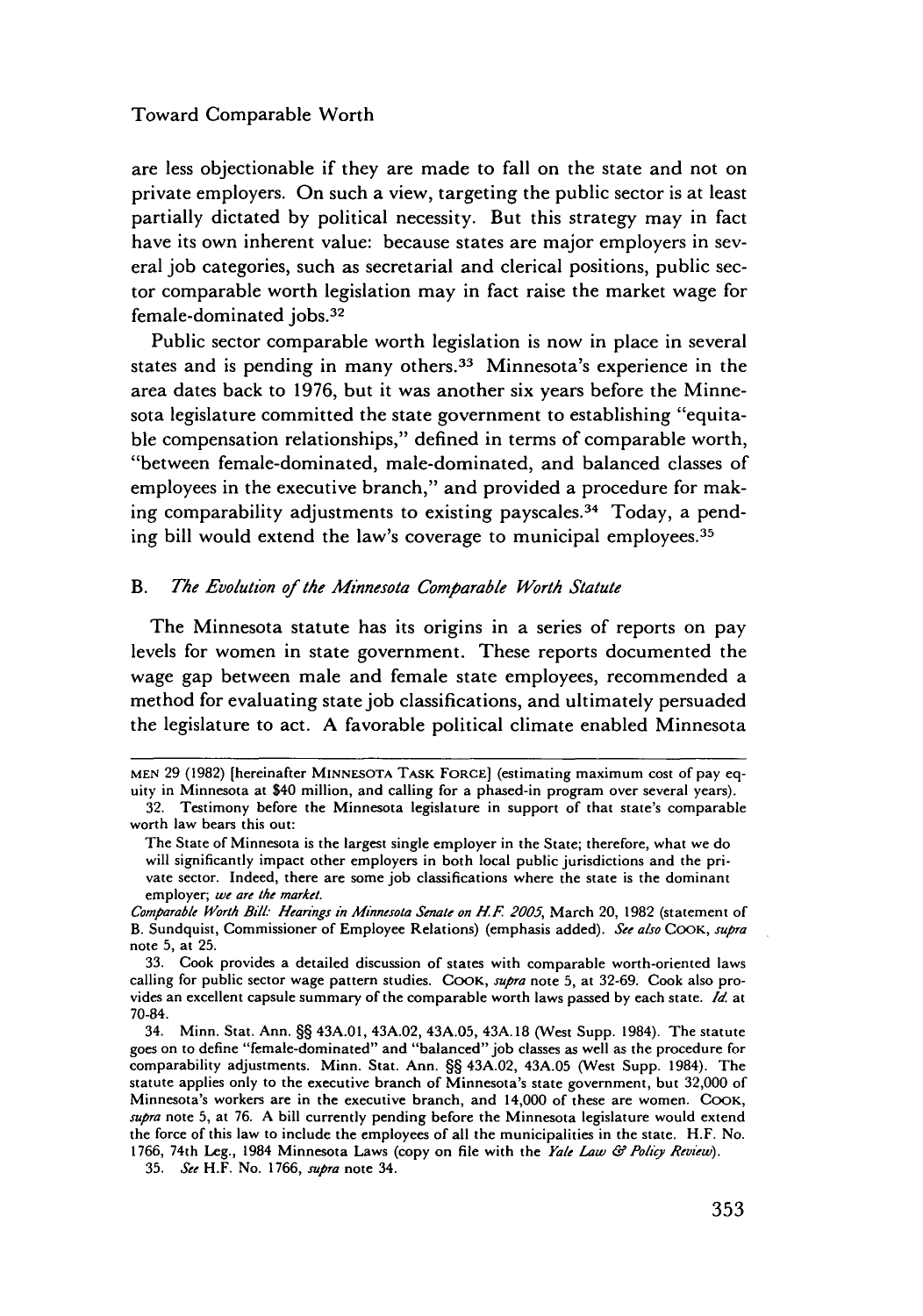legislators to establish a compensation system whose operation now seems smoothly functioning. In Minnesota, comparable worth is becoming a reality.

The wage gap between male and female state employees and the concentration of women in a limited number of job classes were first documented in 1976 by the Twin Cities Chapter of the National Organization of Women (NOW). 36 The NOW report found "rather staggering **. . .** inequalities" based on gender and observed that "effective remedial programs" required "more detailed information **. . .** concerning the personnel practices which have led to the current situation."37

Further evidence of the problem was quick in coming, a product of the work of a legislative advisory committee established in the same year. The Council (now Commission) on the Economic Status of Women (CESW) held hearings in November and December of 1976 on women in state government. In March, 1977, the Council published its findings, noting that women in state government were paid less than men, that job classifications tended to be sex-segregated, and that the "fewer job classifications" into which women were concentrated did "not always reflect the responsibilities of the job holder."<sup>38</sup> The Council recommended further study of the state's job classification system in light of the notion of comparable worth.<sup>39</sup>

After the Council's study came a year-long comprehensive evaluation of the state personnel system, conducted by the Legislative Audit Commission and completed in the spring of 1978.40 Even after adjusting for differences in education and seniority, the Commission found that the wage gap between men and women persisted, in a pattern which held across all occupational groups with significant numbers of both men and women employees.

Following up the work of the Legislative Audit Commission, the Minnesota Department of Finance, at the legislature's request, contracted with a nationally-known management consulting firm, Hay Associates, to study all public employment salary and benefit practices in the state. Although the Hay study, published in May, 1979, did not assign promi-

<sup>36.</sup> *See* Employment Task Force, Twin Cities NOW, The Position of Women as a Disadvantaged Group in Minnesota State Government Employment (1976) (on file with the *Yale Law & Polity Review).*

<sup>37.</sup> *Id* at 2.

<sup>38.</sup> Council on the Economic Status of Women, Minnesota Women: State Government Employment 12 (1977) (on file with the *Yale Law & Policy Review*).

<sup>39.</sup> *Id.* at 13.

<sup>40.</sup> *See* Minnesota Legislative Audit Commission, Program Evaluation Division, The Minnesota Department of Personnel 50 (1978) (on file with the *Yale Law & Pohcy Review).*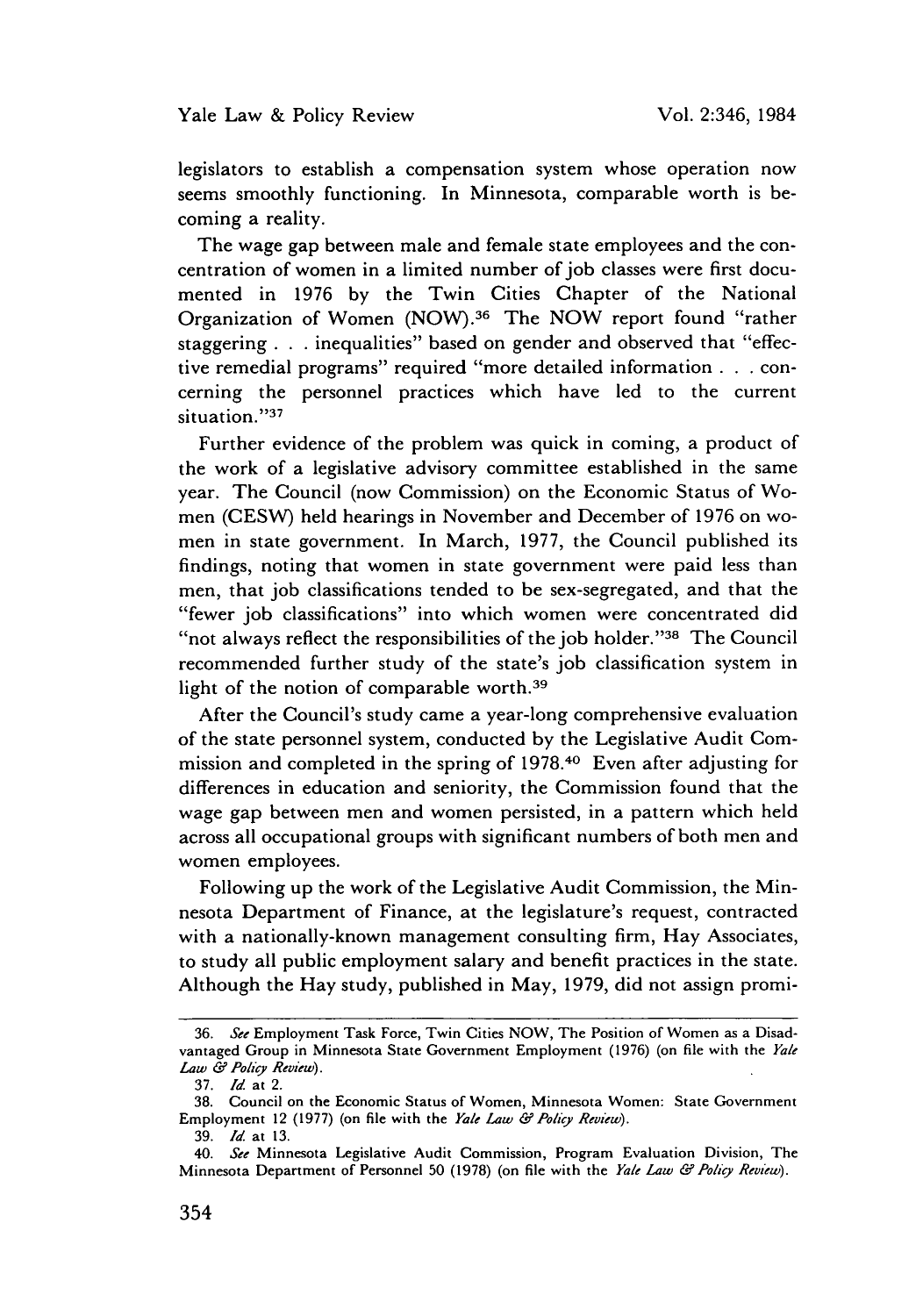nence to the wage gap in the way earlier inquiries had, its data still showed substantial disparities in compensation.<sup>41</sup> More important, the method used by Hay to evaluate jobs-a point system which had been widely adopted as a mechanism for implementing comparable worthwas eventually incorporated into the Minnesota compensation scheme.

That same month, a follow-up report of the Council on the Economic Status of Women noted only slight improvement in the position of women in state government: the vast majority of women workers were still concentrated in low-paying jobs.42

Frustrated with this lack of progress, the Council in October, 1981, established a Task Force on Pay Equity whose members included representatives of the Council and the state Department of Employee Relations, union officials, and influential members of the legislature. The task force analyzed the state's job classification system and confirmed that women were concentrated in a limited number of occupations.<sup>43</sup> Of special concern to task force members was the value of the Hay system in achieving wage equality. The system allowed cross-job comparisons, but, it was thought, tended to undervalue female-dominated jobs. Ultimately, the task force endorsed the system as the only practical alternative: it had been adopted elsewhere and the state had already spent substantial funds in obtaining Hay's expertise.

As the task force neared completion of its work, the 1982 session of the Minnesota legislature began.

#### *C. Implementing Comparable Worth in Minnesota*

Minnesota legislators who had served on the task force and on the parent Council sponsored legislation which committed the state to the idea of comparable worth but which did not call for immediate expenditures in line with that goal. Support for the bill was bipartisan, and its passage, noncontroversial. Testifying in favor of the bill were representatives of the state government employees union,<sup>44</sup> CESW staff members, and a somewhat less committed state Department of Employee Relations. There was no opposing testimony.

<sup>41.</sup> Minnesota Department of Finance, Public Employment Study Final Report (1979) (on file with the *Yale Law & Policy Review).*

<sup>42.</sup> Council on the Economic Status of Women, Minnesota Women: State Government Employment Follow-Up Report (1979) (on file with the *Yale Law & Policy Review).*

<sup>43.</sup> The Task Force issued its report in March, 1982. Minnesota Task Force, *supra* note 31.

<sup>44.</sup> Under Minnesota law, state employees are divided into sixteen bargaining units for contract negotiation purposes. *See* Minn. Stat. Ann. § 179.74 (West Supp. 1984). Comparable worth wage hikes in Minnesota are implemented through the usual negotiation process with these bargaining units. *See* note 45, *infra,* and accompanying text.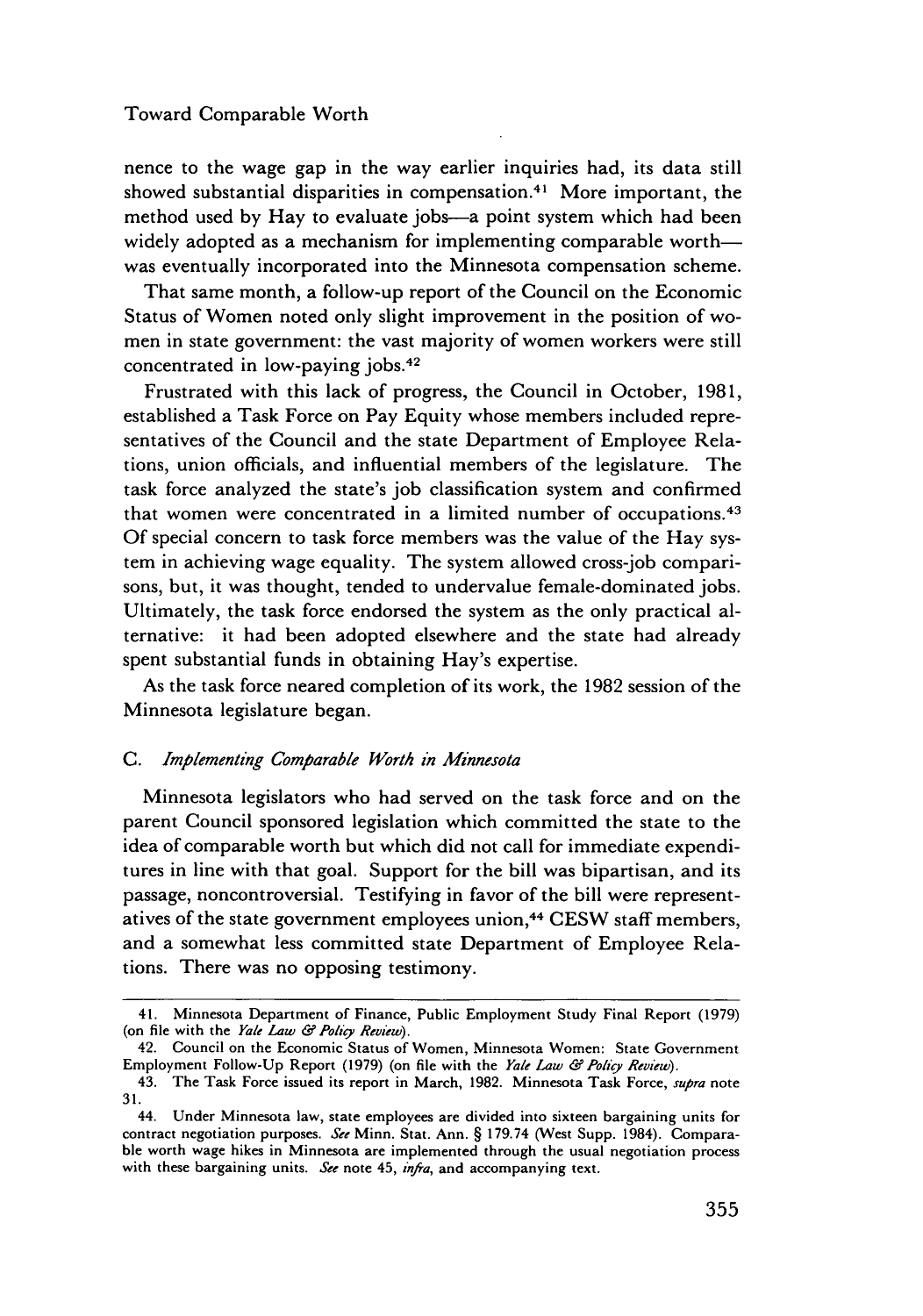The comparable worth system now in place in Minnesota provides a mechanism by which the underpayment of female state employees is identified and remedied. This process of making comparability adjustments in state pay scales takes place in four steps:

- 1. By January 1 of odd-numbered years, the Commissioner of Employee Relations submits a list of female-dominated classes which are paid less than other classes with the same number of Hay points. Also submitted is an estimated cost for full salary equalization on the basis of the assigned points.
- 2. The Legislative Commission on Employee Relations recommends an amount to be appropriated for comparability adjustments to the House Appropriations Committee and the Senate Finance Committee.
- 3. Funds are appropriated through the usual legislative process. These funds are part of the general salary supplement, but may be used only for salary equalization according to the job classes on the list submitted by the Commissioner. The funds may not be used for any other purpose and revert to the state treasury if not used for pay equity.
- 4. Appropriated funds are assigned to the appropriate [collective] bargaining units in proportion to the total cost of implementing pay equity for the persons in the job classes represented by that unit. Actual distribution of salary increases is negotiated through the usual collecdistribution of datal *f* more tive bargaining process.<sup>45</sup>

To date, experience with the scheme suggests its feasibility. The adjustment process was set in motion for the first time in January, 1983, when the Department of Employee Relations presented the legislature with a list of underpaid female job classes and an estimated cost for salary equalization of \$26.2 million. Minnesota's governor recommended that the necessary appropriation be spread out over a four-year period, and the Legislative Commission on Employee Relations endorsed that recommendation. But the legislature itself determined that implementation should proceed more quickly and \$21.8 million was finally appropriated for the biennium.

The budgeted pay equity funds were assigned primarily to two bargaining units made up of clerical employees and nonprofessional healthcare workers. About 6,000 employees in 250 female job classes were eligible for the funds, and following contract negotiations in June and July of 1983, all eligible job classes received a pay hike. The newly adopted contracts were to reduce the wage gap between comparable male- and female-dominated state jobs by more than half.

<sup>45.</sup> Minn. Stat. Ann. §§ 43A.05, 43A.18 (West Supp. 1984).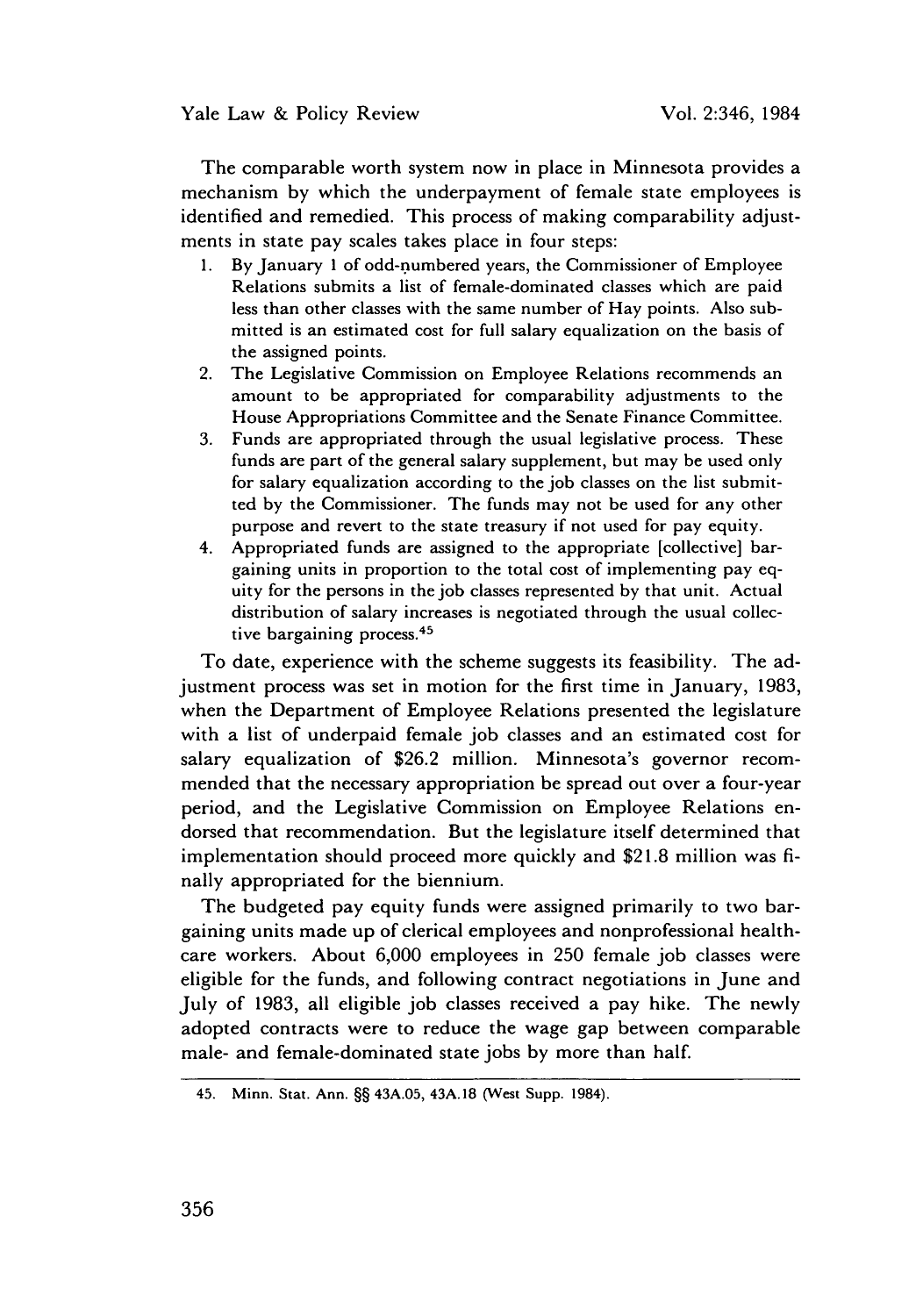# III. *The Lessons of the Afhnnesota Experience*

Comparable worth for Minnesota state employees seems, then, to be working. What affect pay equity in the public sector will have on the wage gap in private industry remains to be seen. The future of comparable worth in Minnesota will be of interest to advocates of gender equality throughout the country. What *has* happened in Minnesota, and how it came about, offers some lessons already:

1) Comparable worth advocates must be able to present their case competently. In Minnesota, a solid foundation for comparable worth legislation was laid with detailed research and concrete proposals. Proponents alerted policymakers to the wage gap, documented its pervasive character, and provided a way for addressing the problem.

2) Advocates should propose comparable worth not merely as an answer to the concerns of the women's movement but also as good management practice. The key here is the establishment of a job evaluation system, which will begin to direct understanding of compensation systems toward the notion of comparable worth. In this respect, Minnesota proponents were able to invoke the respected Hay system and turn its conservatism into a value of sorts. (Advocates should *not* allow the acknowledged difficulties with the Hay system or any other scheme to sidetrack their efforts.)

3) Advocates should work to incorporate as many affected parties and concerns as possible in the process of establishing and implementing a comparable worth regime. The Minnesota task force received broadly-based input, the legislation finally passed respected the integrity of the collective bargaining process, and the subsequent appropriations acknowledged financial constraints on the state budget.

4) Advocates should seek to build implementation of comparable worth into the usual processes of government. In Minnesota, for example, the state's commitment to comparable worth was expressly incorporated by the state statute and the mechanism for actually achieving comparable worth was integrated into the budgeting and collective bargaining processes. The Minnesota scheme is thus self-perpetuating, requiring no new initiatives or non-governmental advocacy.

# IV. *Conclust'on*

This last point, unhappily, suggests the difficulties proponents of comparable worth may face in coming years. Minnesota's experience will not be easy to duplicate. Legislation was passed before real opposition was generated, and the system installed is so structured that a loss of